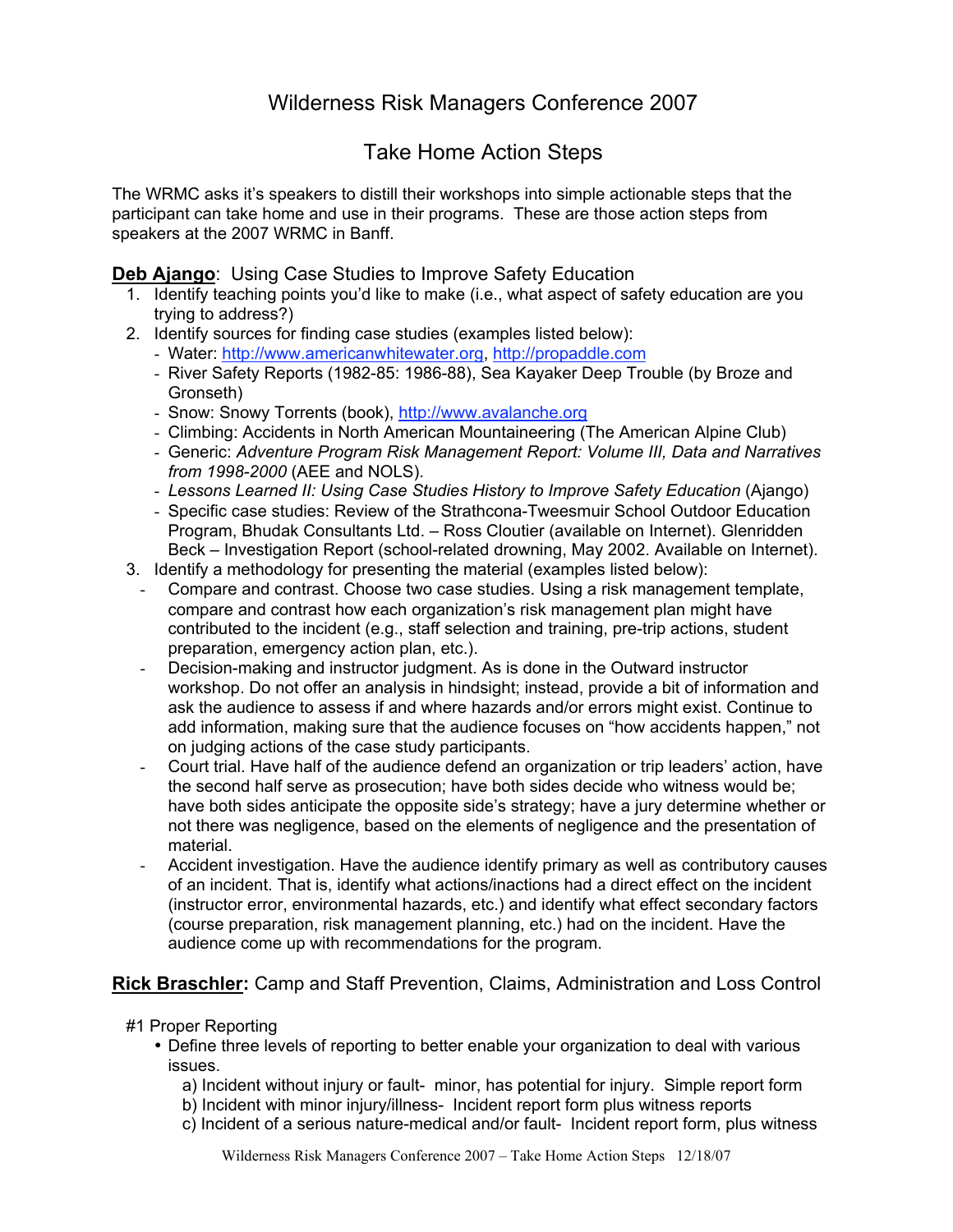reports, plus risk analysis

- #2 Incident Investigation
	- Outline your current method of incident investigation that defines the following:
		- a) The supervision of activities during incident, i.e. adequate
		- b) Training of personel overseeing activity where incident occurred
		- c) Method of communicating program guidelines to participants and/or supervisors. i.e. Orientation, signage, etc.
- #3 Record Retention
	- Determine within your organization where records are kept, what records are to be kept, and how long you will retain these records.

### **Rick Curtis**: Risk Assessment and Safety Model

- For each program activity brainstorm a list of Hazard Factors in each of the three major categories (Environment, Equipment, People)
- For each program activity brainstorm a list of Safety Factors in each of the three major categories (Environment, Equipment, People) designed to mitigate against Hazard Factors
- Balance the Hazard Factors against the Safety Factors and determine the range of Risk Levels you will be operating in. Based on your program, decide whether the Risk Level is acceptable or not.

### **James Garrett/Bob Box/Jimmy Madeja** Outward Bound® USA Instructor Judgment **Training**

 *"What is the meaning of RISK, this well worn and often abused term? Here is the simple definition: Risk is the potential to lose something of value to us. What we need to remember is that our MOTIVATION FOR RISK is to GAIN something of value - good health, self-confidence, recognition, spiritual growth, money, friends, relationships, career move, whatever it might be. But in short, it comes out to a life worth living."* -- Jed Williamson (1997): "Understanding the Meaning of Risk"

 Risk is at the very center of the wilderness experience. We lead our participants through natural—and social—environments in which we encounter inherently risky situations.

 Once out in the field on a course, trip leaders must make frequent decisions as they encounter the spectrum of risks an expedition provides, and all without benefit of the resources – the help – of the personnel back at the base; they are quite literally on their own; they are the on-thescene risk managers.

**Take-Home #1:** Make clear to your field staff that they are the primary risk managers for all of your filed operations, and clarify for them what that responsibility means – to your participants and their families; to your organization and all of its staff members, its supporters, and its other stakeholders; and to the whole wilderness education industry.

**Take-Home #2:** As they encounter the various risks and challenges of the trip, leaders must use the best of judgment to make the wisest decisions to deal effectively with the situations they face. So, ensure that you find the right balance in your hiring practices and in your staff trainings between technical knowledge/hard skills and judgment/soft skills. Judgment and decisionmaking skills can and must be taught and/or reviewed annually as part of your organizations risk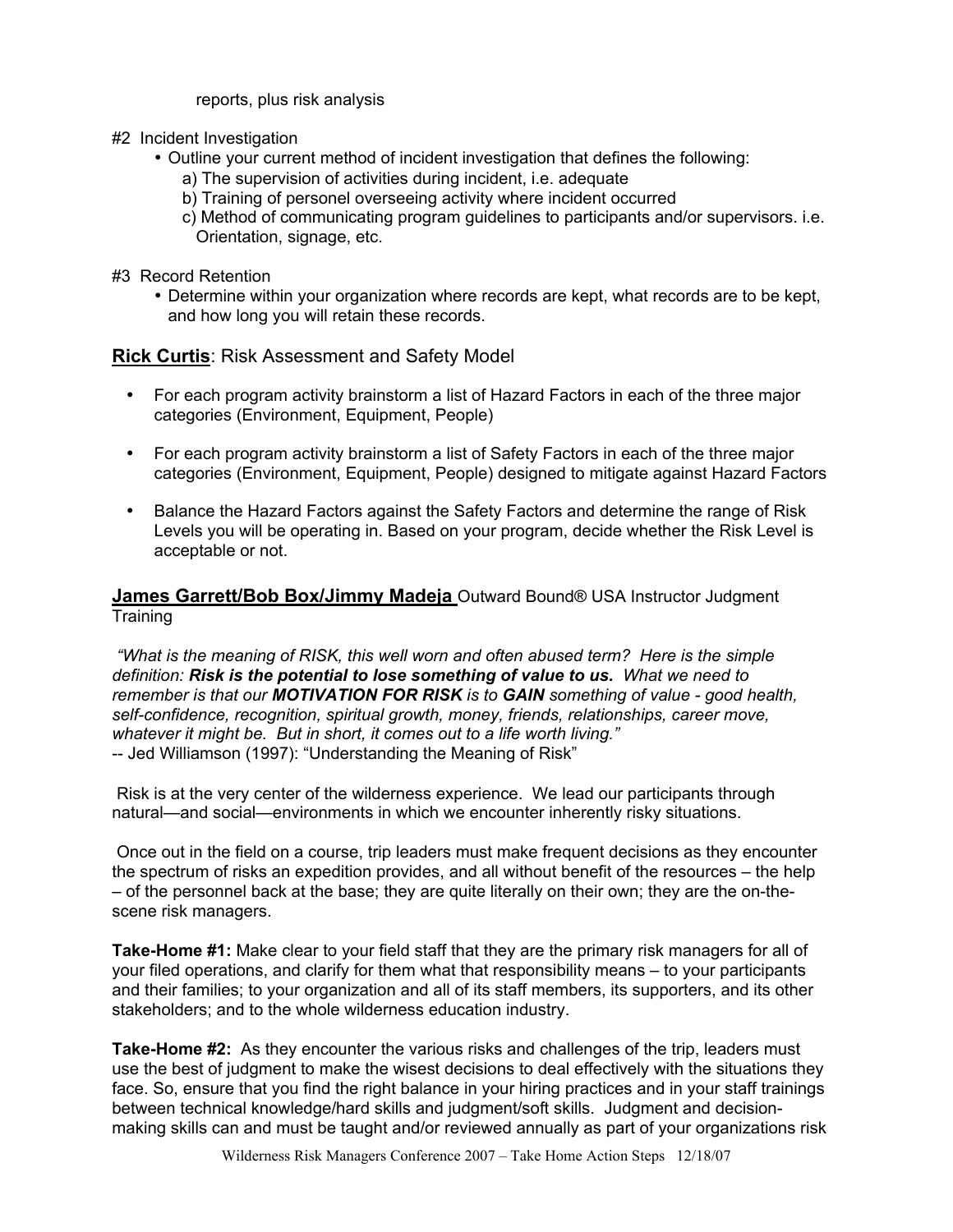#### management program.

**Take-Home #3:** Some people claim that good judgment can only be developed through extensive personal experience. Good judgment certainly can be gained through experience, but it can also be enhanced through training activities in which participants are encouraged to analyze and debate the significant details of actual incidents and accidents, then draw conclusions about the lessons to be derived from each case. Or, as former First Lady Eleanor Roosevelt put it: *"Learn from the mistakes of others; there isn't enough time to make them all yourself."* 

Your organization can use accident and incident reports from its own files, or rely on sources such as Accidents in North American Mountaineering, Lessons Learned I and II (Deb Ajango), and articles in popular journals such as Sea Kayaker and Outside, to find relevant "case studies" for your trainings.

### **Reb Gregg**: Fundamental Legal Issues

- 1) Analyze and eliminate from your program the activities, places and people that present risks you cannot manage with confidence.
- 2) Examine the descriptions of your activities and risks in your promotional and other materials. If there is a reasonable possibility of something happening that will surprise your clients, enlarge your descriptions to include that thing (or those things).
- 3) Have your Participant Agreement reviewed by competent counsel to determine that you have covered adequately the following: a description of activities and risks of your program; an assumption of the risks; a release of you and your organization from claims, including for negligence; an indemnification of you and your organization against claims of third persons arising from the client's participation; and a provision that fixes the place of and the law applied to any suit brought against you or your organization.

## **Jeff Jackson**; Public Private Partnerships

- 1. Clarify your organization's culture, values and risk tolerance in a concrete, written statement that can be shared with partners. Force them to do the same.
- 2. Take the time to understand and see your partner's culture in action (i.e. how they interact with their own clients or participants) by accompanying trips or joining a training course.
- 3. Successful partnerships are based on personal relationships; however that does not negate the need for clear expectations, measurable outcomes, and long term planning.

### **Drew Leemon**: Crisis Management

- 1. Decide what constitutes a crisis/emergency.
- 2. Inventory your resources and ability to respond.
- 3. Assign responsibilities and know who the backup is.
- 4. Document your plan.

**Rob Lucas:** Delivering Outdoor Programs With Increasing Media And Legislation Pressure.

- 1. Take one of your common safety operating procedures and find out what 3 of your managers think this means in practice – is it different from your perception and does it matter?
- Wilderness Risk Managers Conference 2007 Take Home Action Steps 12/18/07 2. Ask someone on your staff who you have not trained yourself to show you how they would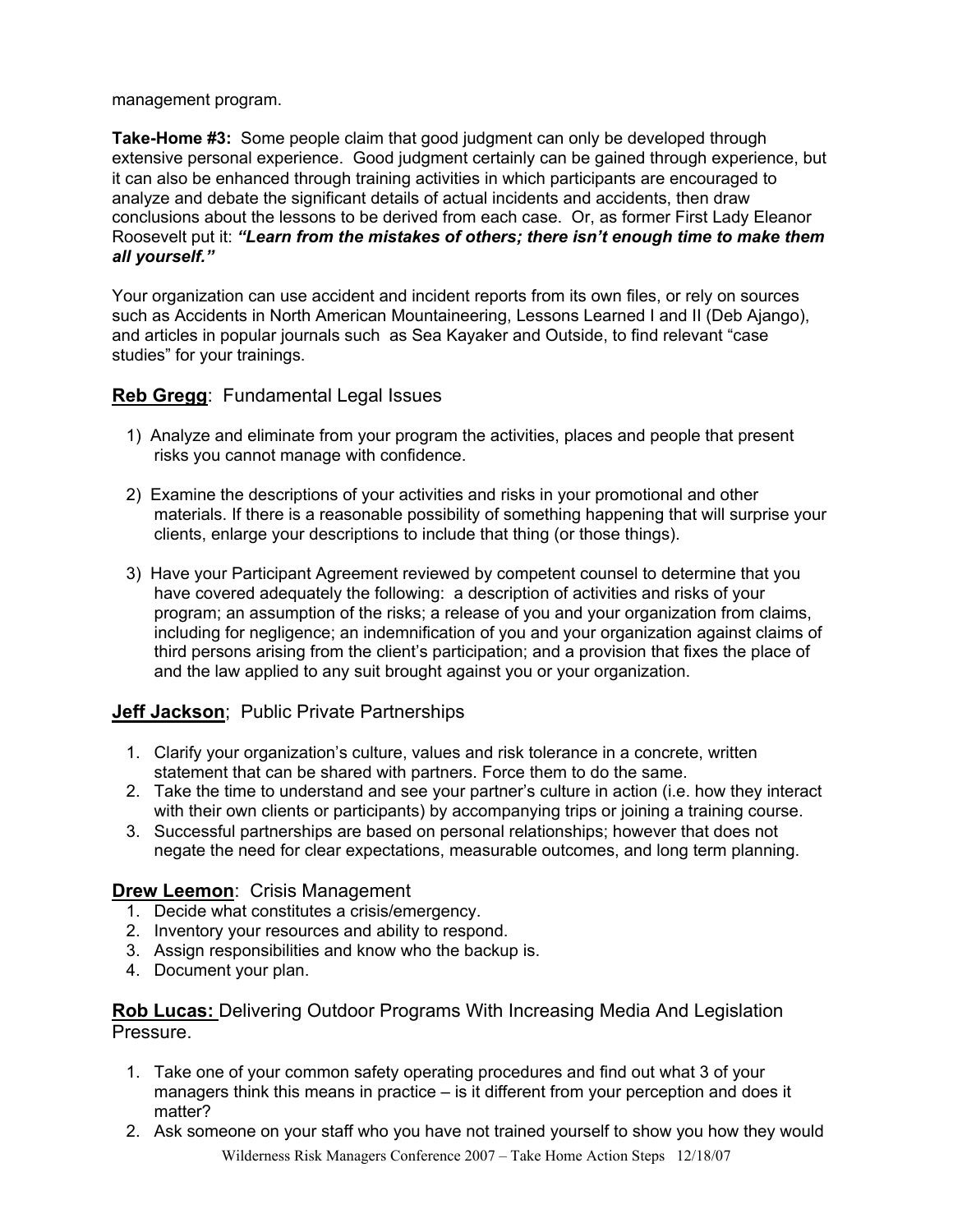carry out a risk assessment – is it different from your perception and does it matter?

3. Ask 2 new customers what they think are your responsibilities and what are theirs - is it different from your perception and does it matter?

**Colin Powell:** Utilising the Perception of Risk to Enhance Incident Prevention **Strategies** 

- 1. A range of social and psychological factors influence the perception of risk and risk taking behaviour. Make use of the extensive research in this field to inform the development of risk management strategies.
- 2. Involve those who engage with the risk in the development of the risk management strategy. By doing so you are more likely to come up with proposals that are acceptable and owned by participants.
- 3. Be willing to challenge your assumptions about risk. Talk to people from differing backgrounds, they may be able to provide you with an alternative insight.

### **Tod Schimelpfenig and Christopher Barnes**: Using Risk Management Theories

- 1. Sit down with your management team next week and come up with an example of risk homeostasis in your program.
	- Examples that came up in the workshop include:
	- Cell phones give too much false impression that there is support from the home office
	- Avalanche transceivers can drive us to ski riskier slopes
	- The gri-gri devices foster student belayers to be complacent rather than vigilant
- 2. Return to the office and with your staff come up with a clear statement of their program's target for risk. Make sure it is the same between the field staff and the administration and the clients.
- 3. Use this model intentionally in a decision next week as a simple and quick check of decisions in the field.
- 4. Sit down with your staff before your next program and identify heuristics commonly used in your program. Are they sound, or flawed decision-making tools?
	- Examples that came up in the workshop include:
	- River crossing heuristics (e.g. "below knee go, above knee stop"
	- Slope angle heuristics for travel in avalanche terrain
	- 30/30 lightning heuristic
- 5. Share the model your focus group came up with, or identified that you commonly use, at your next staff meeting.
	- Examples highlighted in the session include:
	- "Snow Sense" matrix of weather, snowpack, terrain, and human factors in avalanche terrain.
	- NOLS' Seamanship Triangle.
	- The Risk Assessment Triangle
- 6. Talk about your organizational culture and/or system for reporting and learning from near miss incidents? What works? What one thing do I want to improve and how will I go about doing it?